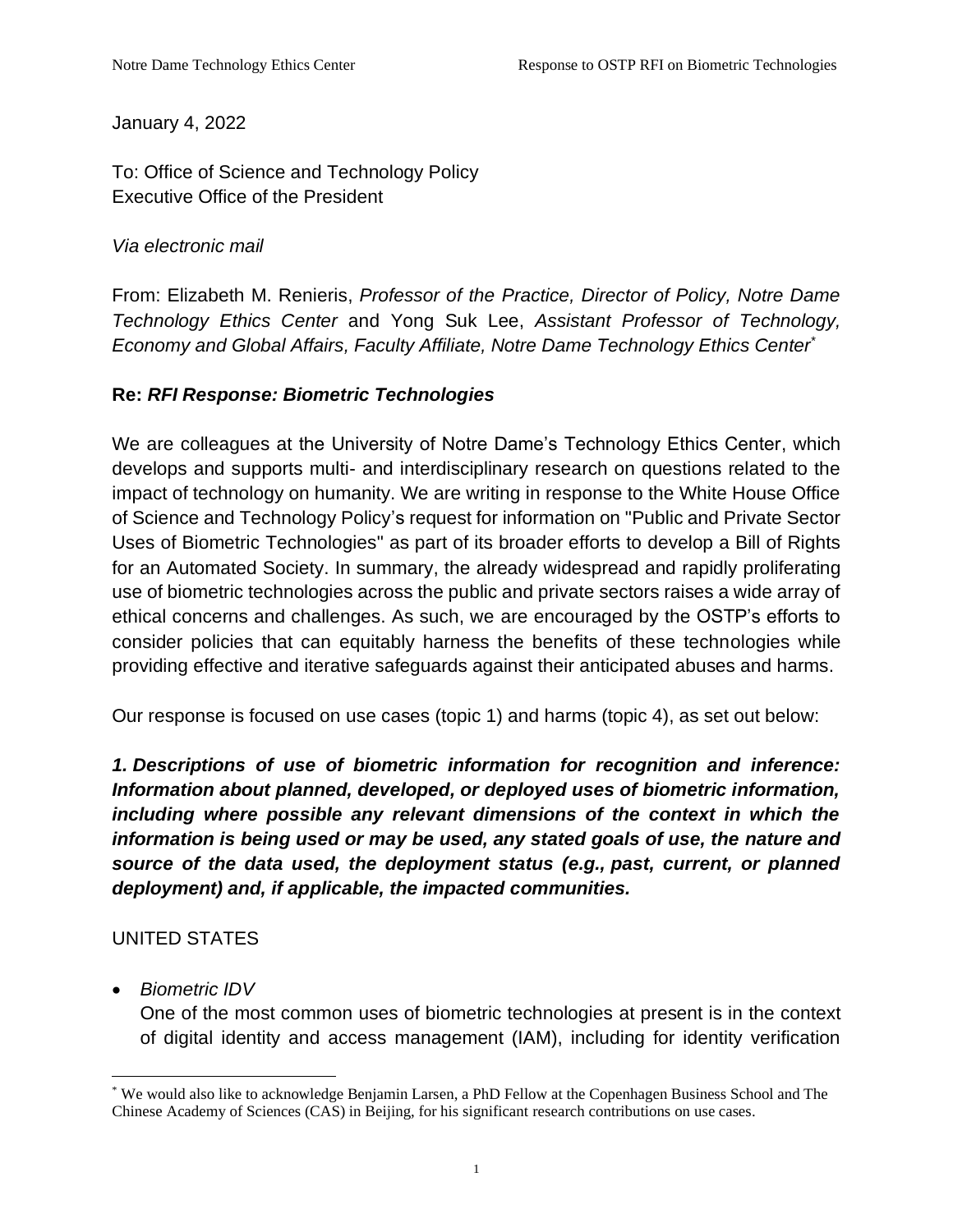(IDV) and authentication. Verification is typically a one-time process used to onboard a customer or create an account for an individual by linking a unique individual to an identity document or other identity information. Authentication is typically a recurring process by which to determine that a previously verified individual is who they say they are on the basis of one or more factors of authentication. Low assurance environments (e.g., social media accounts) may require simple login credentials such as a username and password, while higher assurance ones (e.g., a benefits portal) may require two or more factors such as login credentials and a code sent to a verified phone number associated with the account. Even higher assurance environments (e.g., bank accounts) increasingly require physical biometrics, such as fingerprints, faceprints, voiceprints, iris or retina scans, and behavioral biometrics, such as keystroke dynamics, eye-tracking, and gait recognition, among other modalities.

Emerging technologies such as artificial intelligence (AI) and machine learning are increasingly used to process biometrics for IAM purposes. For example, remote, AIpowered IDV through the use of biometric facial verification allows individuals to prove their identity by providing an image of an identity document (e.g., a driver's license) and a live picture or video of their face. Machine learning models are then used to determine the likelihood that the document is authentic by extracting data from it and attempting to detect any manipulations. If the document is deemed authentic, the model is used to perform a biometric-based facial similarity check to determine whether the image on the document matches the face in the selfie or live video of the individual presenting it. If the faces match, the person passes the IDV check.

Beyond AI-powered IDV, here are other examples of private sector use cases in the U.S.:

#### • *Contactless Payments/Checkout*

Biometrics are increasingly embedded into "contactless" payment and checkout solutions. For example, restaurants are beginning to use facial recognition technologies (FRT) for contactless drive-thru orders and payments through companies such as [PopPay.](https://www.cnn.com/2021/02/26/tech/mcdonalds-drive-thru-artificial-intelligence/index.html) While there has been significant emphasis on the use of FRT, a wide array of other physical and behavioral biometrics is also increasingly being used by the private sector for payments. For example, [Amazon One](https://www.aboutamazon.com/news/innovation-at-amazon/introducing-amazon-one-a-new-innovation-to-make-everyday-activities-effortless) uses vein scanning technology to turn an individual's palm into a physical biometric that can be used for contactless checkout in its Amazon Go grocery stores. Payment providers like [Mastercard and Visa](https://findbiometrics.com/financial-biometrics-month-biometric-payments-cards-commercialization-race-711059/) are also beginning to embed vein scanning and fingerprint recognition technologies into their payment solutions. Proponents argue these biometric-enabled tools make these processes more efficient, convenient, and secure, and uptake has been boosted in part by [pandemic-induced germaphobia.](https://www.nerdwallet.com/article/credit-cards/yucky-money-3-options-contactless-card-payments)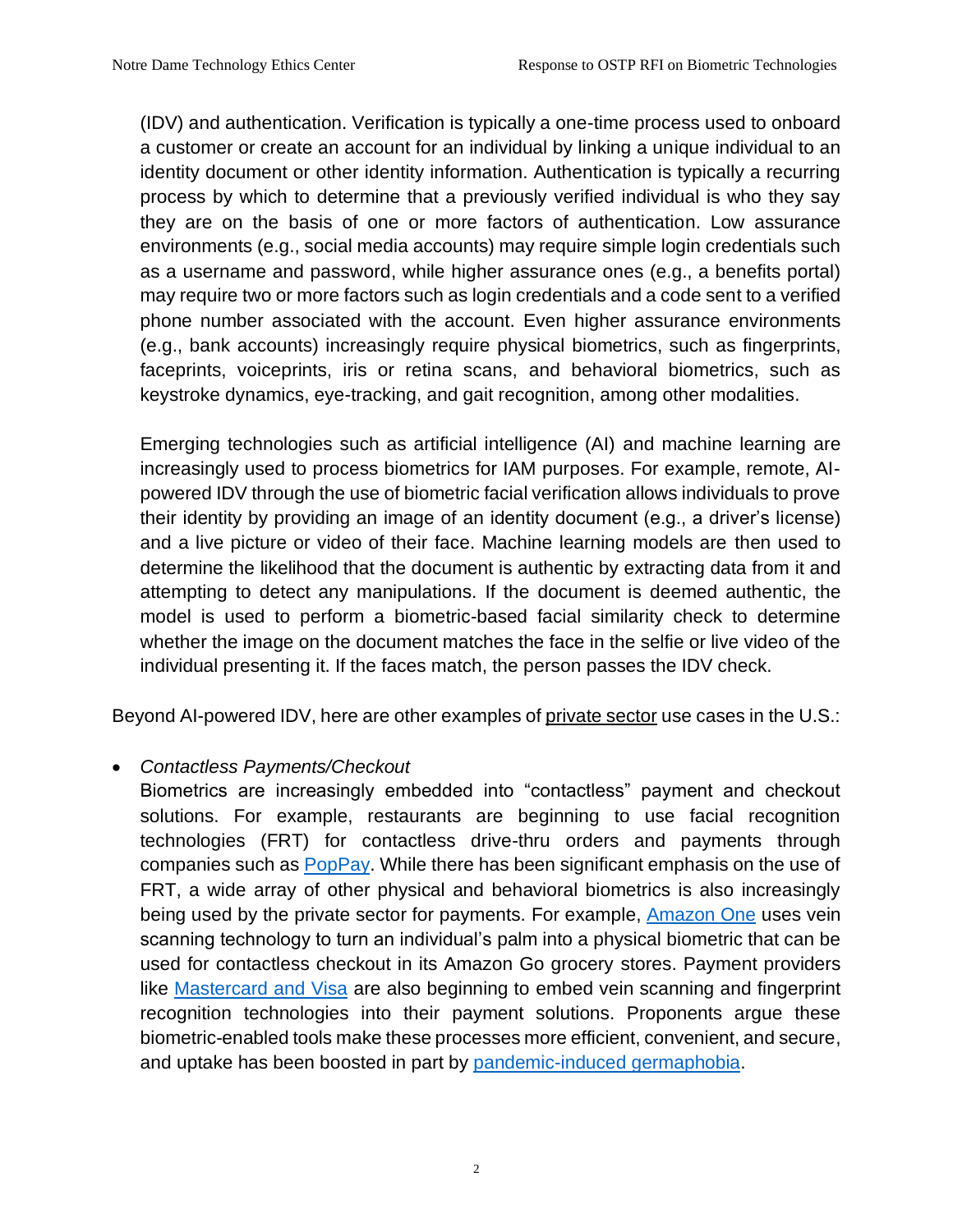#### • *Exam Proctoring/Remote Learning*

As many educational activities have shifted online during the pandemic, there has been a considerable increase in the use of remote learning software and remote proctoring tools to administer exams. Companies like Proctorio, ProctorU, and Honorlock purport to use a variety of behavioral biometrics, such as gaze-detection and eye-monitoring, face-detection and head movement tracking, and mouse clicks and scrolling patterns, among other behaviors, to detect cheating or other abnormalities during exams. These tools presume there are "normal" behaviors or patterns and that deviations or "abnormal" movements indicate cheating or fraud.

### • *Security/Loss Prevention*

The use of FRT among [U.S. retailers](https://www.banfacialrecognition.com/stores/) for purposes of security, theft or loss prevention is already a widespread practice and includes household names such as Apple, Lowe's, and Macy's, among others. Going beyond facial recognition technologies, retailers are increasingly adopting invasive biometric methods and modalities, many of which were initially developed by the Pentagon, that purport to use things like heart rate (or "cardiatric signature"), body odor and other chemical indicators, gait analysis, and more to predict theft or other criminal activity in stores.

### • *Employee Monitoring/Tracking*

Employers are increasingly using AI-powered biometric systems to monitor, track, and nudge employees into certain activities or behaviors. For example, Amazon delivery drivers have to sign ["biometric consent" forms](https://www.theverge.com/2021/3/24/22347945/amazon-delivery-drivers-ai-surveillance-cameras-vans-consent-form) to allow biometric sensors to collect facial images and other biometric information in the name of driver "safety." Wearables and biometric-enabled sensors are increasingly being considered to monitor and surveil employees for [social distancing](https://www.foodlogistics.com/software-technology/press-release/21195787/nymi-wearables-enable-social-distancing-in-warehouses) and other pandemic-related protocols.

Biometrics are also increasingly part of public sector use cases, such as the following:

• *Policing/Law Enforcement*

Police and law enforcement agencies frequently use a variety of facial recognition software tools in their efforts to identify both suspects and victims, otherwise solve crimes, and, increasingly, to police certain neighborhoods. Some uses are less targeted and involve more pervasive surveillance and monitoring of specific communities (typically lower income and minority communities). Often, these tools are provided by private sector firms, such as the controversial [Clearview AI](https://www.theverge.com/2020/8/26/21402978/clearview-ai-ceo-interview-2400-police-agencies-facial-recognition) whose database allegedly contains nearly 3 billion facial images.

• *Education/Schools*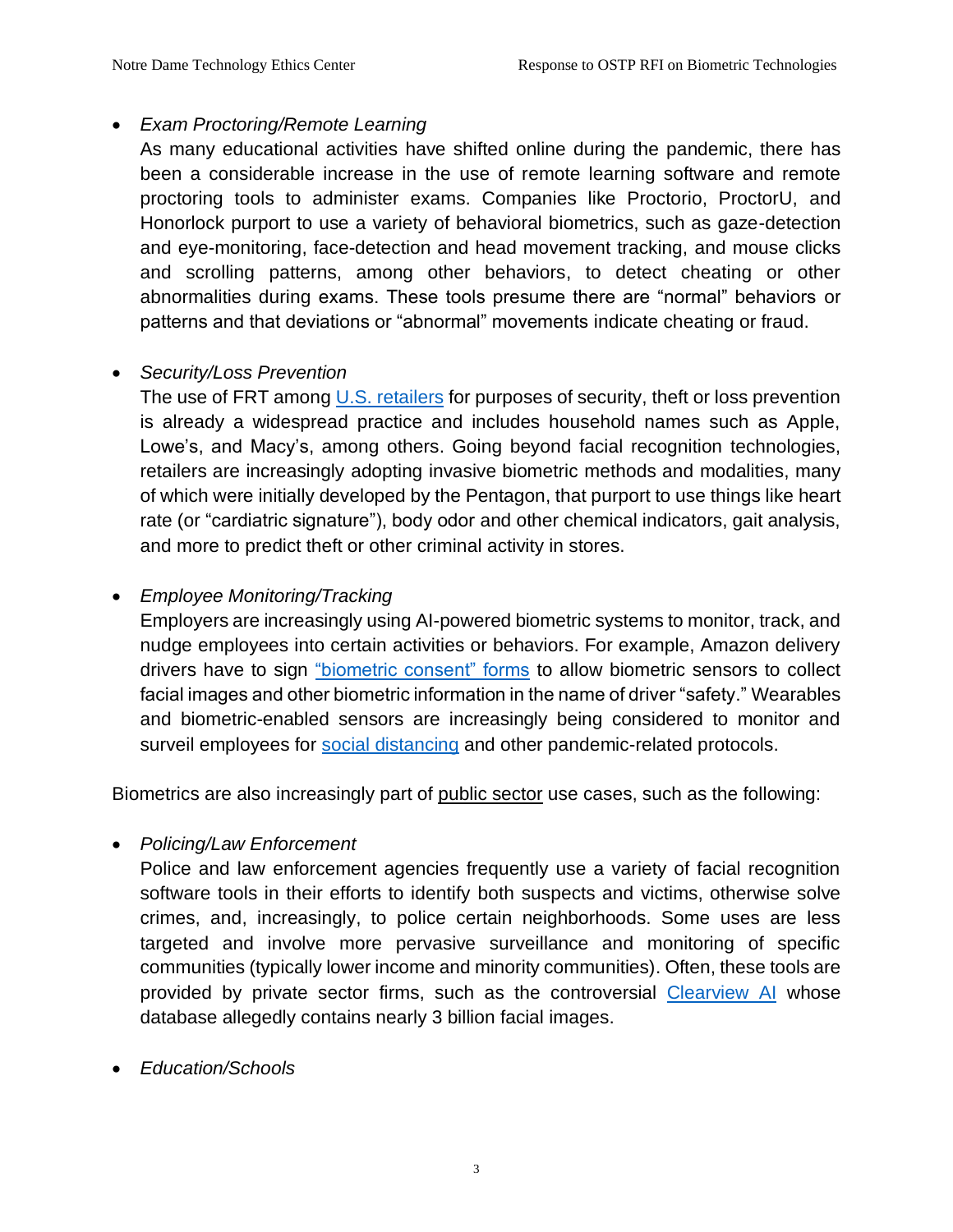In addition to remote learning tools, public schools and universities are increasingly adopting technologies that incorporate an array of physical and behavioral biometrics for various purposes on school premises. For example, during the pandemic a number of schools and universities began using fingerprint readers for contactless ordering and payments in dining halls and cafeterias. Facial recognition systems and behavioral biometric-based systems are also being explored for school safety and security purposes, including, in some cases, to [replace metal detectors.](https://www.nydailynews.com/new-york/education/ny-schools-metal-detectors-new-technology-20211215-f45lceq6ebd4df64eybehou6nu-story.html)

#### • *Security/Access Control*

Public sector entities were early adopters of the use of fingerprints and other physical biometrics for purposes of security and access control. In part due to the pandemic, DHS and the TSA are increasing their investment in facial recognition systems, including iris scanners and other biometric-enabled technologies to automate a variety of processes in airports and other travel hubs, from security and passenger screening to check-in, health checks and other COVID-19 related protocols. Here, it is important to reiterate the public sector's increasing dependence on private sector provided tools. For example, DHS has moved its [biometrics database](https://thehill.com/policy/technology/496624-dhs-moving-biometrics-database-to-amazon-cloud) to Amazon's cloud service.

#### **CHINA**

While the use of biometric technologies in the United States is widespread and rapidly accelerating, in large part due to the COVID-19 pandemic, these technologies are also ubiquitous in other countries, where certain use cases may foreshadow what is to come. For example, China has been aggressively using biometric technologies for purposes of convenience, safety, and surveillance in both public and private sector contexts. New wearable devices such as "smart" helmets, "smart" bands, and "smart" uniforms are increasingly being used by organizations in an attempt to detect individuals' movements and whereabouts, as well as changes in their emotional states. The wireless sensors of "smart" helmets, for instance, constantly monitor the wearer's brainwaves and stream the data to computers that use AI algorithms to purportedly detect emotions such as depression, anxiety, or rage, as well as other mental activities, which, can purportedly be monitored or used to prevent accidents or increase safety or efficiency in an organization.

Here are some more specific examples of private sector applications in China:

#### • *Helmets – Manufacturing Company*

Manufacturing firms are outfitting their workers to wear caps that can [monitor their](https://u.osu.edu/mclc/2018/05/01/brain-reading-technology/)  [brainwaves.](https://u.osu.edu/mclc/2018/05/01/brain-reading-technology/) Management seeks to use this data to adjust the pace of production and redesign workflows. For example, Hangzhou Zhongheng Electric believes it could increase the overall efficiency of the workers by manipulating the frequency and length of break times to reduce the mental stress of workers.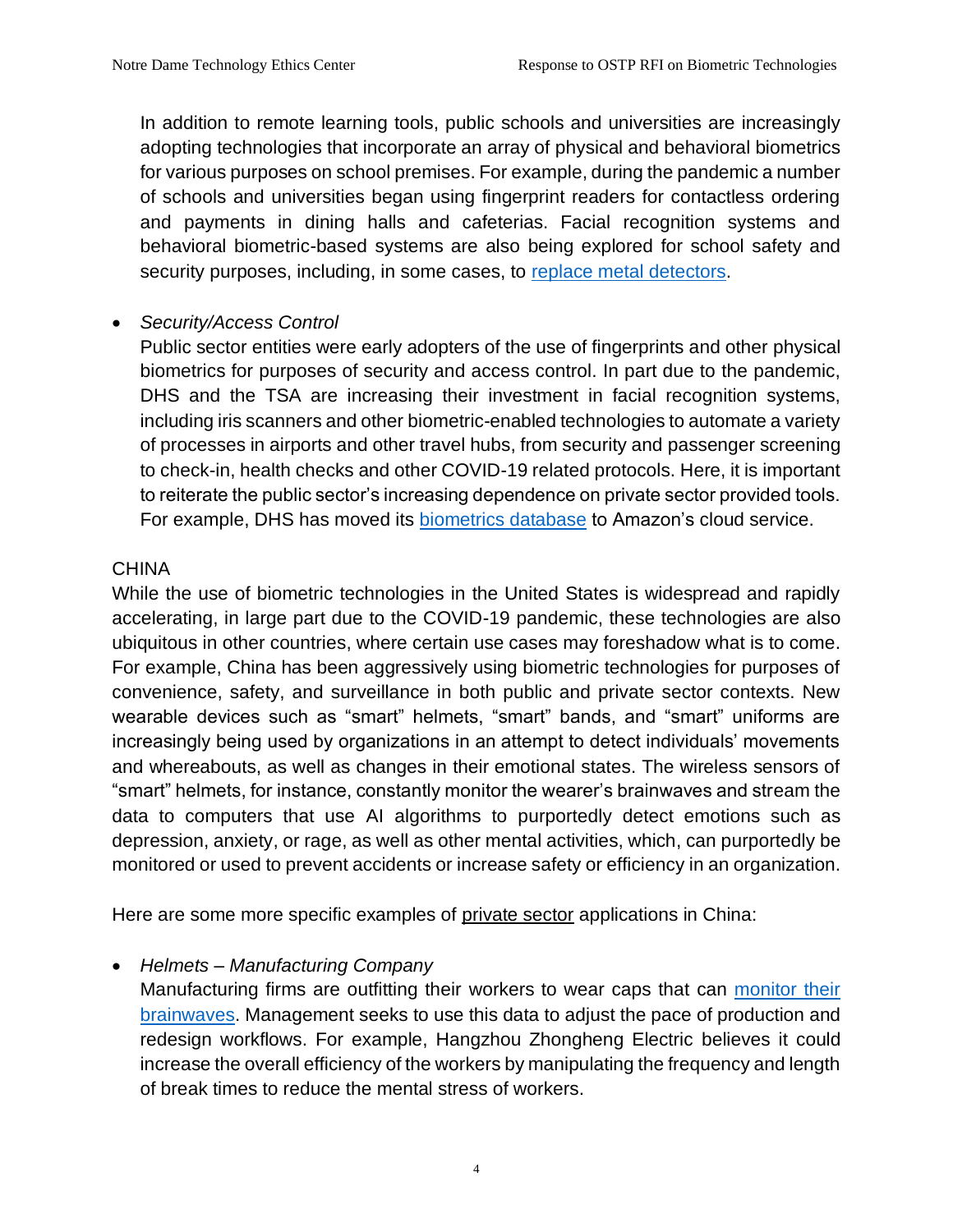## • *Cushions –Tech Company*

Hebo Technology, a private firm in Hangzhou, developed and gave smart cushions to its employees. [The smart cushions](https://www.scmp.com/news/people-culture/trending-china/article/3117011/smart-cushion-reports-staff-absences-boss) alert managers when employees appear to be away from their desks, or when an employee appears to get emotional or stressed. Smart cushions are additionally being used to monitor an employee's vital signs, which also informs workers when to get up and stretch. Companies can use this collection of data to cross-reference it with an employee's general performance at work.

# • *Bands/Uniforms - Service Company*

A sanitation company [use smart bands](https://www.slashgear.com/chinese-province-deploys-real-time-gps-trackers-to-monitor-workers-07572329/) to keep track of idle workers, and send out alerts saying "please continue working, add oil!" if there has been no movement from the wearer for more than 20 minutes. Smart bands and [smart uniforms embedded](https://www.abacusnews.com/digital-life/chinese-schools-are-using-chips-uniforms-monitor-students/article/3000359)  [with ID chips and GPS function](https://www.abacusnews.com/digital-life/chinese-schools-are-using-chips-uniforms-monitor-students/article/3000359) are being used to monitor location and to keep track an employee's whereabouts. The devices are also used as a way for workers to clock in, and ensure they remain in their designated work areas, which management uses to potentially increase efficiency and lay off lazy workers.

And here are some more specific examples of public sector applications in China:

### • *Helmets – Hospitals*

Hospitals use smart helmets to allegedly monitor patients' emotions and prevent violent incidents. In addition to the helmet, a special camera captures a patient's facial expression and body temperature, while pressure sensors under the bed monitor shifts in body movement. Together, it is believed that the collected information can give a more precise estimate of the patient's mental status. Patients are informed if their brain activities are monitored, and the hospital does not activate the devices without the patient's "consent" (the sufficiency of which is another matter).

### • *Helmets - High-speed Trains*

[Brain monitoring devices are worn regularly by train drivers](https://u.osu.edu/mclc/2018/05/01/brain-reading-technology/) working on the Beijing-Shanghai high-speed rail line. The sensors, built in the brim of the driver's hat, are purportedly used to measure various types of brain activities, including fatigue and attention loss with an accuracy of more than 90 percent, according to the company's website (e.g., if a driver dozed off the cap could trigger a cabin alarm to wake him up).

# • *Headsets – Public Schools*

Some schools have made [students wear brain-wave sensing gadgets](https://www.wsj.com/articles/chinas-efforts-to-lead-the-way-in-ai-start-in-its-classrooms-11571958181) that can purportedly help track their attention and concentration-levels during class. The idea is that teachers can access this data to track who is paying attention or not, and that parents can also track their kids' attention levels and compare them with the scores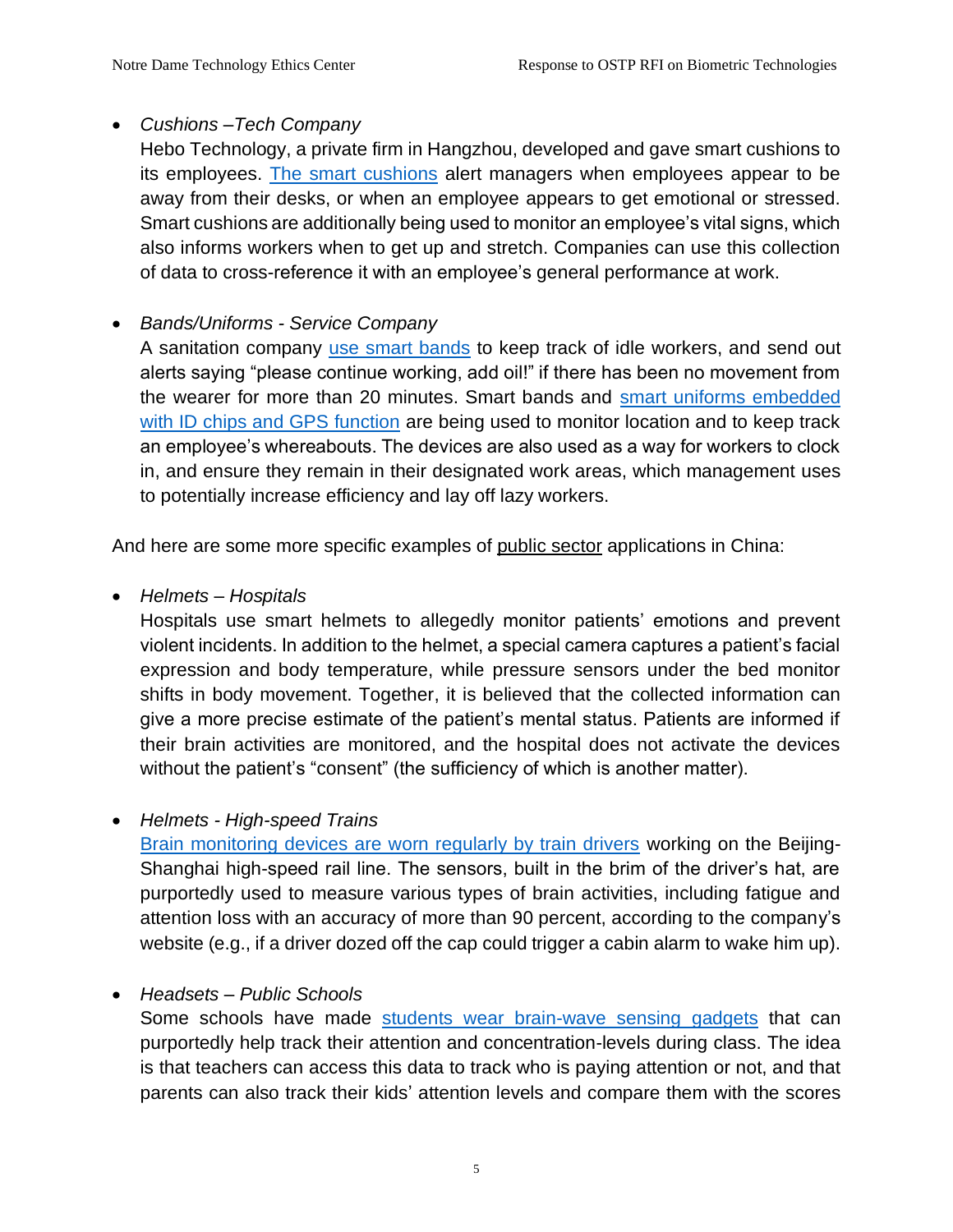and grades of other kids in class. Teachers say the students pay better attention after wearing the devices, which makes them more likely to study harder and obtain better scores. Data collected can also be repurposed for government-sponsored research.

• *Bands/Uniforms - Public Schools*

[A secondary school in Guangdong](https://www.scmp.com/news/china/society/article/2188888/chinese-school-buys-its-pupils-tracking-bracelets-then-vows) uses [Tencent's smart campus platform](https://www.chinadaily.com.cn/a/201912/04/WS5de77c66a310cf3e3557bfef.html) and smart bands to monitor the location of students, the number of people in the area, class arrivals, and campus entry and exit information, which can be paired with FRT to monitor students, staff or unwanted individuals around campus. Tencent's smart campus platform has already been deployed at more than 300 schools and universities and is alleged to give school management, teachers, and parents a way to obtain more information about the students and their activities.

*4. Exhibited and potential harms of a particular biometric technology: Consider harms including but not limited to: Harms due to questions about the validity of the science used in the system to generate the biometric data or due to questions about the inference process; harms due to disparities in effectiveness of the system for different demographic groups; harms due to limiting access to equal opportunity, as a pretext for selective profiling, or as a form of harassment; harms due to the technology being built for use in a specific context and then deployed in another context or used contrary to product specifications; or harms due to a*  lack of privacy and the surveillance infrastructure associated with the use of the *system. Information on evidence of harm (in the case of an exhibited harm) or projections, research, or relevant historical evidence (in the case of potential harms) is also welcome.*

These use cases present a wide array of known and potential harms and ethical concerns.

### **1. Ethics of Biometric IDV Systems**

To be reliable and accurate, biometric digital ID solutions require a lot of data—typically sensitive, personal data such as facial images and other biometrics. For example, a training set of millions of faces is required for AI facial similarity checks, which are only as good as the training data and require continuous monitoring and correction of the model. Mistakes in AI used for biometric IDV can lead to significant consequences, such as the denial of access to services, especially when there is no analog or physical alternative, which is increasingly the case. This challenges traditional data protection and privacy principles such as data minimization, purpose and use limitations, storage limitations, transparency and accountability requirements, and data integrity and quality principles, among others, while introducing new risks of bias, discrimination, and exclusion.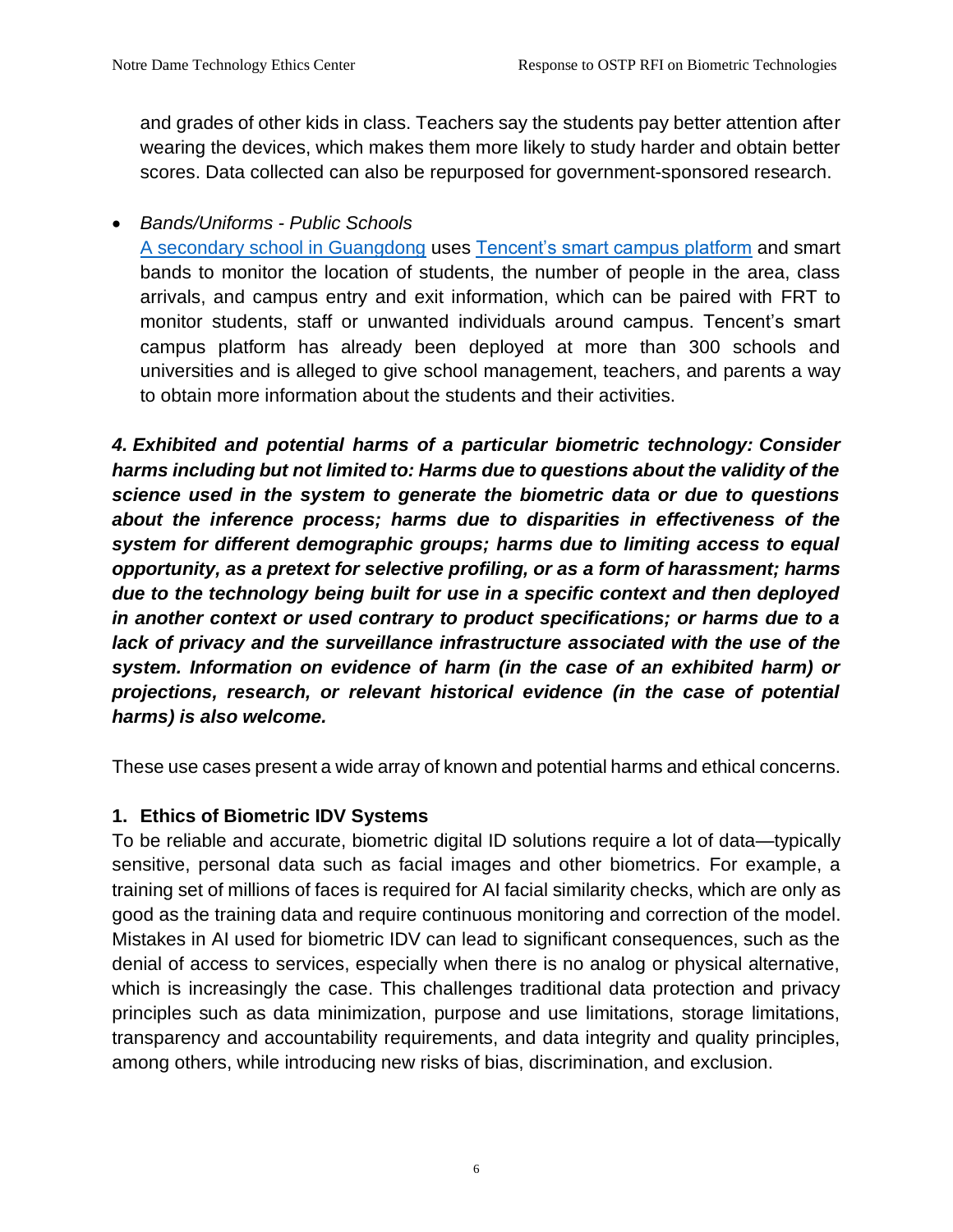While we tend to focus on the data privacy and security features of a specific AI-powered biometric technologies, we typically ignore the privacy and security implications for people whose personal data, faces, and other biometrics are used to build and train those tools and models in the first place. As a result, there is an asymmetry between the privacy of individuals used to build and train the AI and the beneficiaries of any tools ultimately built and deployed from those data sets. Moreover, as a result of complex supply chains of personal data use, the entities designing and building AI-based identity solutions are often not the ones using or deploying them. Without a direct relationship to the companies designing and building these tools, the chain of responsibility and accountability for privacy and security often breaks down, leaving individuals with limited visibility, control, or recourse over how their information is used.

# **2. Shaky Scientific Foundations**

Many of the use cases for physical and behavioral biometrics described herein are based on controversial or shaky scientific foundations. It is widely recognized that general FRT systems are prone to [bias](https://dam-prod.media.mit.edu/x/2018/02/06/Gender%20Shades%20Intersectional%20Accuracy%20Disparities.pdf) based on gender, race, ethnicity, age, and other characteristics. Other physical biometric modalities such as [voice recognition](https://hbr.org/2019/05/voice-recognition-still-has-significant-race-and-gender-biases) have been shown to exhibit similar biases. Many tools and technologies that incorporate physical and behavioral biometrics assume that it is possible to automatically and systematically infer certain emotions or other internal states or proclivities of human beings from outwardly observable features, expressions, movements, or behaviors, without a [solid](https://dl.acm.org/doi/abs/10.1145/3442188.3445939)  [scientific](https://dl.acm.org/doi/abs/10.1145/3442188.3445939) basis. For example, as FRT is increasingly used for emotion detection or to predict certain behaviors or traits, we must recognize that things like facial expressions vary widely across cultures and contexts, making such systems inherently suspect.

Similarly, other physical and behavioral biometrics, such as gesture recognition or gait analysis, presume some kind of "normal" from which deviations are deemed "abnormal" and indicative of certain traits of proclivities. These systems are inherently discriminatory against individuals with differences in body shape, posture, mobility, or certain disabilities, and can exacerbate the risks of inequitable treatment and exclusion.

# **3. Data Privacy Concerns**

In the United States, the lack of comprehensive federal privacy legislation means that many uses of data implicated in these biometric technologies remains largely unregulated. While some states have passed privacy legislation, these laws often fail to adequately address the kinds of biometrics implicated in many of these systems. Even Illinois' Biometric Information Privacy Act, which regulates the collection, use, and handling of biometric identifiers by private entities, and is arguably the most stringent biometrics law in the country, narrowly defines "biometrics" such that it would not cover a wide array of new modalities of behavioral biometrics and is easily bypassed by "consent."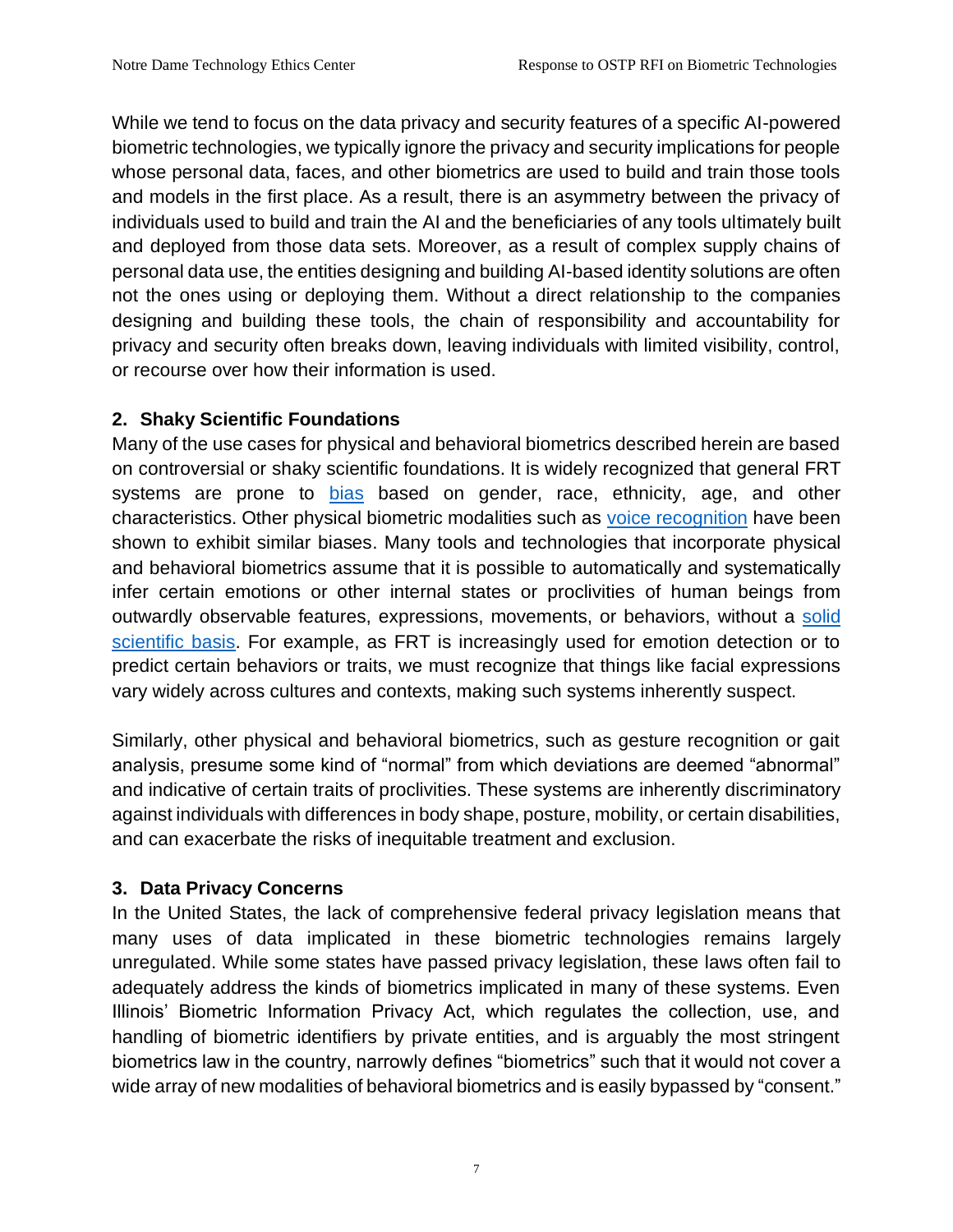Over-collection of data as well as predatory data-gathering practices is also very common in China, since regulation on the areas has historically been laxer, trailing behind the EU, for example. New regulation such as the incoming Personal Information Protection Law [\(PIPL\)](https://iapp.org/news/a/chinas-pipl-takes-effect-compliance-a-challenge/) is changing this, however, and large companies have already altered and strengthened their data gathering and data privacy practices considerably. With respect to over-collection of data, it is not clear whether people are genuinely appeased by stronger measures taken with regards to China's private sector enterprises, whereas extensive collection of data by the state, is simply an area to be accepted and respected, similarly to the legitimacy of the CCP.

The Chinese government has directed large Chinese companies such as Alibaba, Baidu, ByteDance, Xiaomi, Pinduoduo and Meituan, to rectify a number of issues on their apps, such as mishandling of personal data, frequent harassment of users, and deceiving consumers to give up more of their data including through the use of "dark patterns." Smaller companies have also been directed to rectify a number of similar issues on their apps. Companies use personal data for consumer profiling, which allows for more targeted commercials and advertisements. Data may also be sold in markets for data, which makes small companies engage in predatory practices to collect large swaths of individual data, and generally more data than the company needs for its app itself. Large companies can benefit considerably as they have access to big swaths of individual data.

Chinese citizens are increasingly becoming aware and concerned of data privacy issues. Baidu has, for example, been brought to court in the city of Nanjing by a governmentcontrolled consumers' group. The group claims that a Baidu app illegally monitors users' phone calls without telling them. Ant Financial, which is the financial arm of Alibaba, the country's largest e-commerce group, has also made a public apology for a default setting on its mobile-money app, which automatically enrolled customers in a credit-scoring scheme, called Sesame Credit, without their active consent. If companies are able to monetize consumers' private data, they have an incentive to over-collect personal data and thereby infringe on user privacy.

### **4. Data Security/Cybersecurity Concerns**

While data leaks and cybersecurity issues are as common and concerning in China as they are in the U.S., Europe, and elsewhere, China's strong emphasis on rapid technological implementation and experimentation means that many technologies may overlook or neglect security aspects, particularly as fines for security breaches remain insignificant. New and incoming laws are changing this, however. It is unclear whether people care more about data leaks by public sector agencies (e.g., FRT, school-platforms and wearables) or by private sector entities, which could reveal relative attitudes towards public versus private sector technological implementation and measures of surveillance.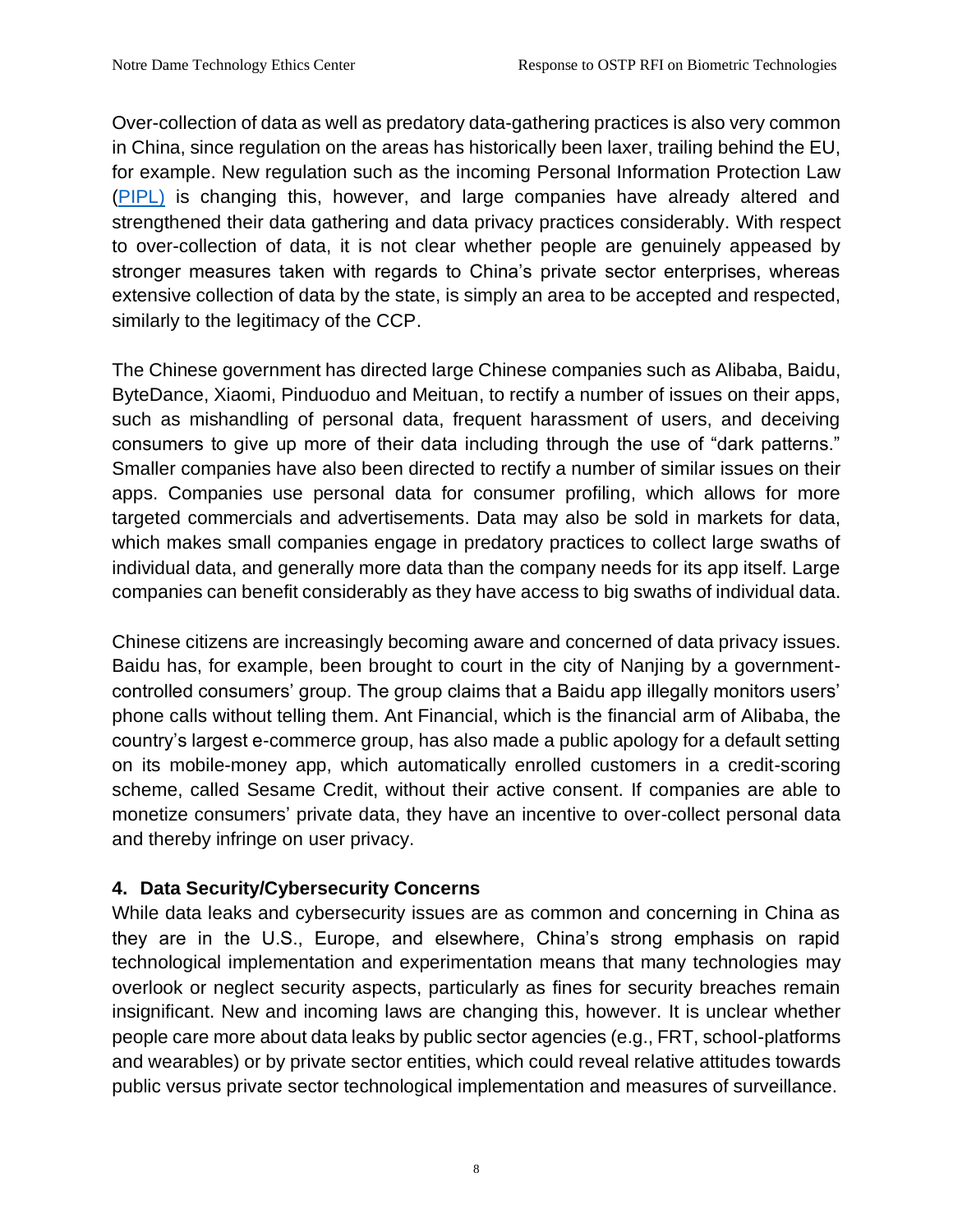*FRT in Residential Neighborhoods & Schools.* Residential neighborhoods and apartment complexes across China are rapidly adopting FRT, accelerated by Covid-19. However, incorrectly configured databases remain a widespread security problem in China, as tech companies and workers implement certain technologies too quickly without taking the necessary data security or cybersecurity precautions. As a result, personal data is often insecure and easily leaked. Similar problems are arising in schools. For example, a [middle school database in China full of photos of students' faces,](https://www.scmp.com/abacus/tech/article/3046275/middle-schools-facial-recognition-database-exposes-student-data) ID and student numbers, and GPS locations, was recently left open to the internet without any encryption or other protections. It contained records of 1.3 million people, including students, teachers, cleaners and security personnel, with great risk that individuals' data will be misused.

## **5. Government Surveillance**

As noted above, FRT systems have garnered significant attention and controversy, largely due to concerns about pervasive and expanding government surveillance. Cities and municipalities across the U.S. are imposing limits on the use of FRT, going so far as to [ban the technology outright](https://innotechtoday.com/13-cities-where-police-are-banned-from-using-facial-recognition-tech/) through statewide moratoria in Vermont and Virginia, and in cities including Berkeley, Oakland, and San Francisco in California; Portland, Oregon and Portland, Maine; Boston, Cambridge, Somerville, and other cities in Massachusetts; Minneapolis, Minnesota, and more. But just as these bans were gaining momentum, the shift to a more digital existence during the COVID-19 pandemic, including the proliferation of digital contact tracing, exposure notification, proof of vaccination and health status, and other apps has accelerated and [normalized the presentment of biometrics.](https://www.cigionline.org/articles/whats-really-stake-vaccine-passports/)

In China, the government supports a range of new data-gathering technologies to improve public goods such as safety and health. This includes FRT, which gather individuals' biometric information through surveillance of public spaces. For example, when buying a sim-card, individuals are also required to give up their biometric facial data, which is gathered in order to purportedly combat fraud or abuse. Many public schools are being surveilled, and it is believed that tracking students is a measure to increase safety. Along with the construction of the social credit system which can allegedly help to reduce fraud and criminal behavior, the government is able to keep track of individuals. However, the boundary between public good purposes and government surveillance remains murky.

# **6. Perverse Incentives**

Digital identity is big business and growing bigger each day. The global market for IAM is expected to reach \$29.79 billion by 2027, while the global IDV market is expected to reach \$17.8 billion by 2026. Cloud-based authentication or identity-as-a-service based on AI/ML is one of the fastest growing market segments. ID products and services are typically either enterprise grade (B2B) or consumer grade (B2C). For example, the entity building a remote, AI-based IDV tool is typically a vendor to another company providing a product